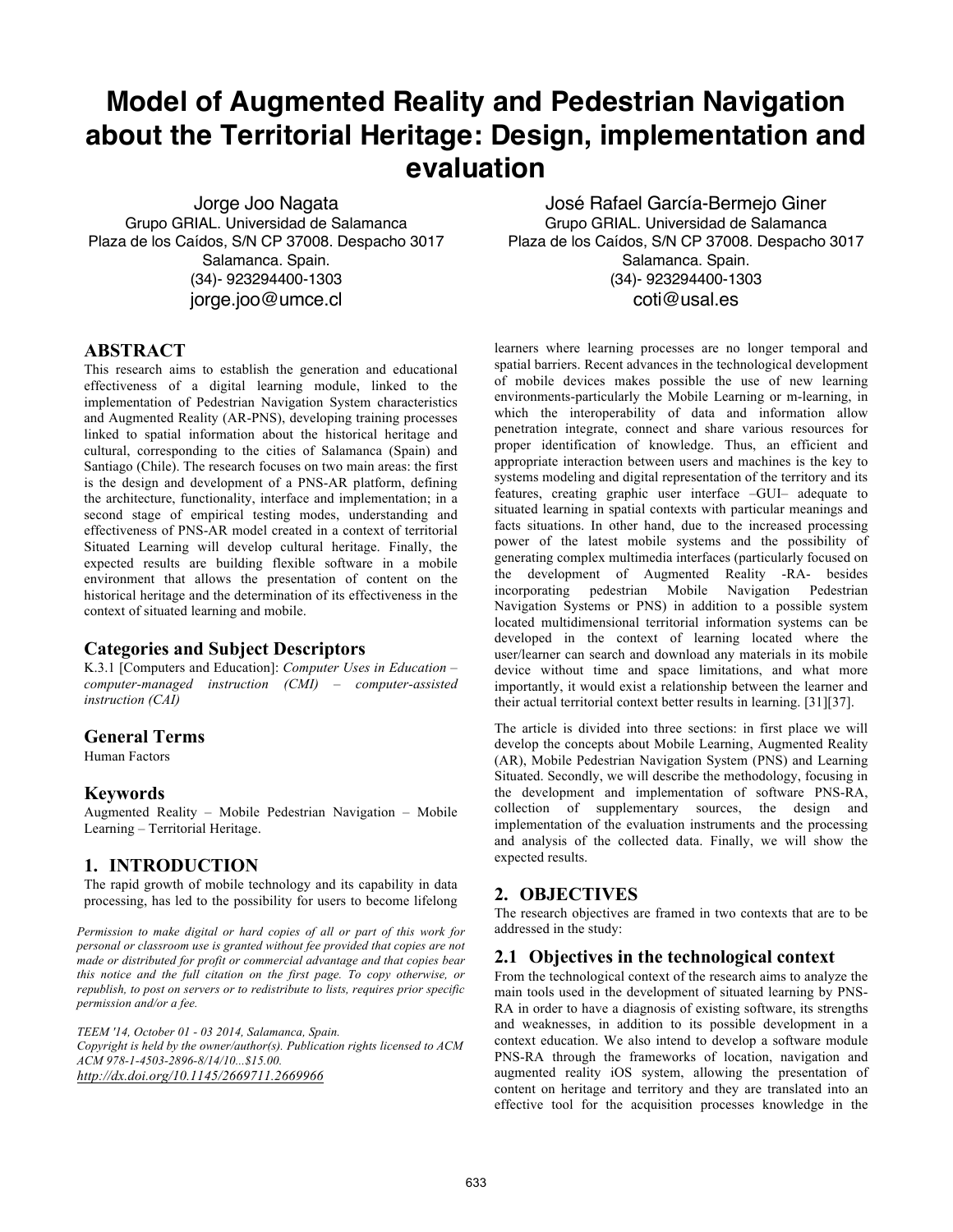context of situated learning with mobile technology. Finally in this dimension we aim to establish the process of building the PNS-RA module using the architectural and technological context encapsulated by programming and customizable iOS system and its development frameworks.

#### **2.2 Objectives for educational dimension**

The objectives for the educational dimension are studied and analyzed previous research and developments in terms of the relationship between the PNS-RA and situated learning, determining the lines, features and relevant aspects in its contextualization. In addition we aim to determine the influence and effectiveness of PNS-RA software we created in the context of situated learning through a concrete example of the territory and cultural heritage through usability testing and assessment tools of learning. Finally we aim to identify and understand the experiences gained by users with software developed PNS-RA, where we identify the relevant issues and key factors resulting from usability generated in the educational context of learning over the territory in portability, mobility context.

## **3. THEORETICAL CONTEXT**

The theoretical context of the research is part of the technological areas of PNS and AR, developing training processes related to land information on the historical and cultural heritage. The design of the representative model that results in the software and the empirical contribution of the study aims to obtain evidence about the display modes, presentation and adaptation for users, which would achieve a process of mobile learning and situated having as context defined, a territorial and thematic heritage framework. As territorial representation is a fundamental requirement in the development of the user interface and the display of the data in the context of PNS-RA, the findings may have a significant impact on the final design of the learning module.

# **3.1 Augmented Reality (AR) in process of Mobile Learning (M-Learning).**

Augmented reality technology enables the combination of realworld physical and virtualized representation of the phenomena displayed. This representation is complementary to the actual observation of phenomena where the user holds implicit control interactivity information and viewpoints presented in the digital resource [6][7][10][15][25][32].

This combination of digital virtual objects in a physical-spatial environment allows users to visualize abstract concepts, experience events and situations that are impossible from the exclusive domain of the real world [4][14][27].

## **3.2 Mobile Pedestrian Navigation System (PNS)**

The Pedestrian Navigation Mobile is a user-device process where the navigation is done in the context of human scale (1:1) assisted by different sensors and mobile tools where data are combined as digital mapping, landmarks and points interest, a navigation system and routing. This system requires more complex representations and algorithms for the generation of adequate experience, due to the scale and representation of information [8][18][23][37][38].



**Figure 1. Augmented reality about the territory**



#### **Figure 2. Mobile Pedestrian Navigation System in iOS**

The pedestrian navigation applications are implemented by independent software that runs on a mobile device. Using own mobile sensors, and GPS and complemented with the multimedia capabilities of the device tool, you can begin a process of navigation, information currently visited territory. This permits the acquisition of three spatial levels of knowledge: reference medium; territorial sequence of knowledge by routes; survey and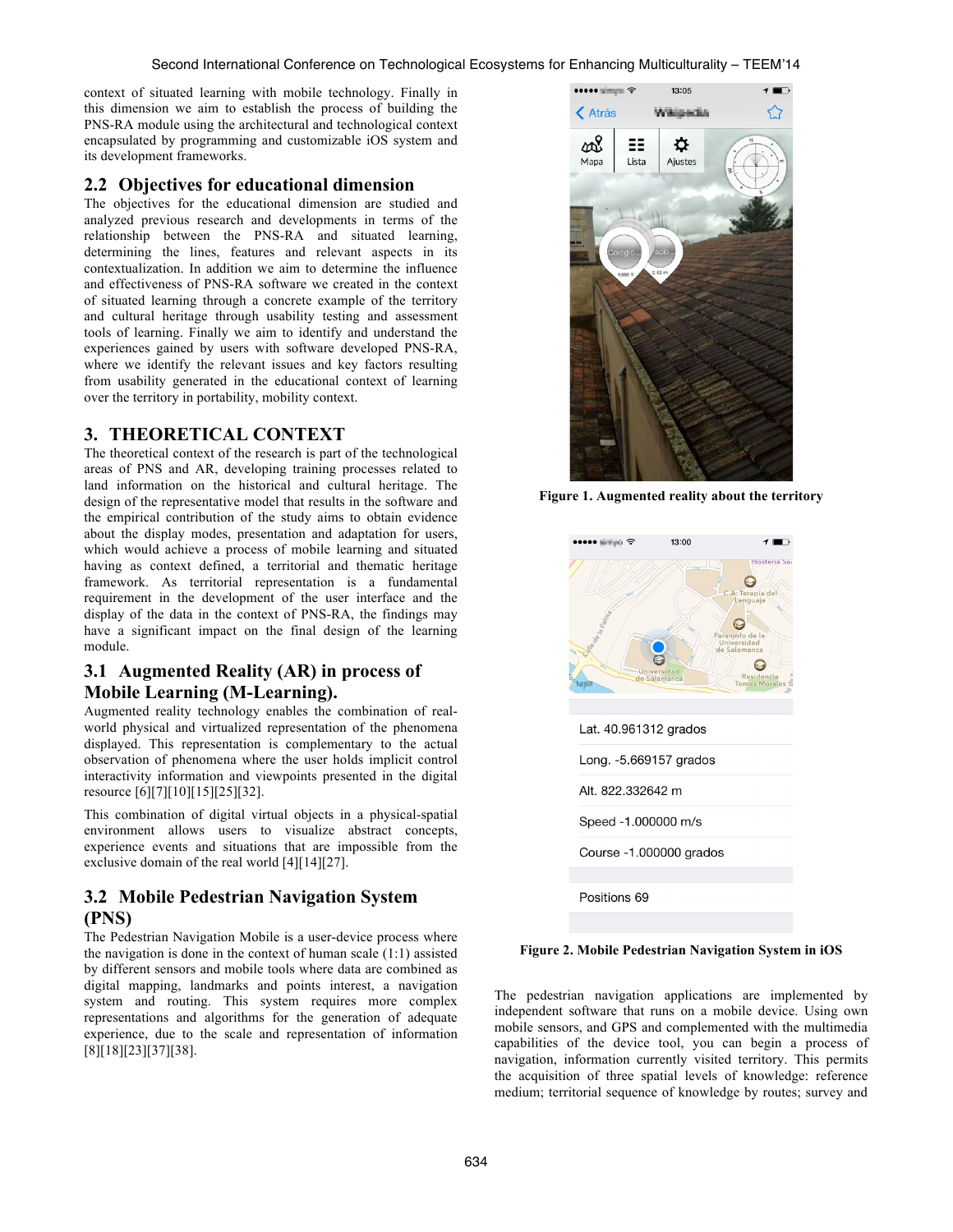contextual knowledge in a general spatial framework [23] [34][36][39].

#### **3.3 Educational context: learning situated**

From the educational context, establishing Situated Learning as knowledge acquired in a real context, being more practical, meaningful and applicable to problem solving, maximizing the effects of learning about direct teaching situations [2][12][29][33]. In addition the meaning of learning is deeply rooted in this situational context in real life-which in this case correspond to the territory and its elements, there being a sense of learning without a particular context and/or practical [26]. Besides, the learning situated emphasizes two important principles in educational processes: the first is regarding the integration of learning with practice and meaningful context; and the second is regarding the collaborative and social learning through tools presented in virtual [31].

# **4. METHODOLOGY AND RESEARCH DEVELOPMENT**

In the development of research and theoretical approaches considering both as technical aspects related to implementation, we have proposed four major methodological areas, which range from architecture and software development, ending in collecting data and empirical statistical analysis of the functionality and usability. It also takes into account the aspects related to the query from secondary sources and the theoretical background to enable the achievement of the objectives and framework for the development of research.

The methodological framework is established by the type of action research to develop the essential phases: observation of the problem; interpretation, evaluation or analysis; and troubleshooting or implementing improvements [5][20][24].

## **4.1 Development phase and implementation of software PNS-RA**

We will build a PNS-RA application using the XCode 5.0 software and the development languages Objective-C and Cocoa Touch, complemented with the implementation of the respective frameworks for the generation of software in a mobile environment iOS [1][3][9][21][22]. For research is considering the development of a structure and architecture that is oriented to encapsulation and inheritance code, identifying strengths and opportunities in a highly dynamic and changing environment [13]. In addition, the thematic of territorial heritage will be implemented through the main iconographic places in the cities of Salamanca, Spain, and Santiago de Chile taking into consideration the creation and implementation of the respective multimedia elements: CAD and spatial models, photographs, reviews text, audio and / or video. These are functional and thematic value added that we establish as disseminate knowledge through this tool. The result of this phase corresponds to the generation of a PNS-RA software on territorial equity in the context of mobility and location that gives the iOS system.

## **4.2 Collection of supplementary sources, study documentation, experiences and generate the theoretical basis**

In this phase we will make a collection of information necessary for theoretical contextualization of research, studying experiences and practices related to the proposed project. The information we have classified and structured so as to allow a clear interaction with content and tools generated in the previous section, including the conceptual and methodological definition and how the issues of software development, PNS, RA, addresses and territorial heritage situated learning. The product obtained in this phase is the development and theoretical context of the research resulted in a report summarizing the relevant aspects investigated.

## **4.3 Design and implementation of the evaluation instrument**

Because the research design is set in a descriptive and correlational context [20] that is still the main tool we have used for the data collection software developed. The measurements we will do the respective acquisitions by making mobile computing system: in the background in relation to the implemented interface, consultations, connectivity used, transferring data, etc. Measurements in foreground refer to a survey of users of the PNS-AR software, in order to obtain information on usability, perception and learning process received. For two dimensions we will build a suitable instrument to the respective assessment specialists. The sources used to measure the effectiveness will be in a real educational context: college students with relevance to territorial and heritage topics; and secondary students with plans and programs that include the concepts addressed in the tool. In a complementary way the methodology of the case study will be used [40] in order to understand the context and meaning of the educational experience through tool implemented using in-depth interviews with relevant actors, formal documentation and use of content from other related sources (social networks, forums). The results will serve as input for the development of the next phase of research.

## **4.4 Processing and analysis of data collected**

After obtaining the basic information, we will proceed to the processing of data obtained through Google Earth 7.0 and ArcGIS 10.2 softwares for developing spatial models of representative [11][17][28]. Then we will enter and will encode the values of the questionnaire in the SPSS 20 program for statistical analysis. The main dimensions of the instrument are intended to measure are: descriptive statistics, correlations, mean comparison and classification by conglomerates. For qualitative analysis of data (in-depth interviews) of this case study the software NVivo 10 is used in order to facilitate data processing [40]. The results will be interpreted and analyzed in the context of research, establishing educational dimensions, characteristics of the learning patterns of usability and relationships of information structure developed in an atmosphere of situated learning and mobile learning [16][19][30].

## **4.5 Expected results**

As research results we hope to build a customizable software under the modular structure and the area of mobility, navigation and virtual interaction (PNS-AR), which allows the optimization of all the components system, facilitating and enhancing your digital construction. This would result in benefits in the development of improvements and optimizations according to the progress and necessary requirements as outlined instrument for an informal learning environment, digital mapping (spatial-location) and the territorial and heritage information within the mobility and portability offered by the iOS mobile system.

In parallel, and from the educational dimension, it is possible to argue that the developed tool (PNS-AR program on an iOS mobile environment) have greater effectiveness in the field of education,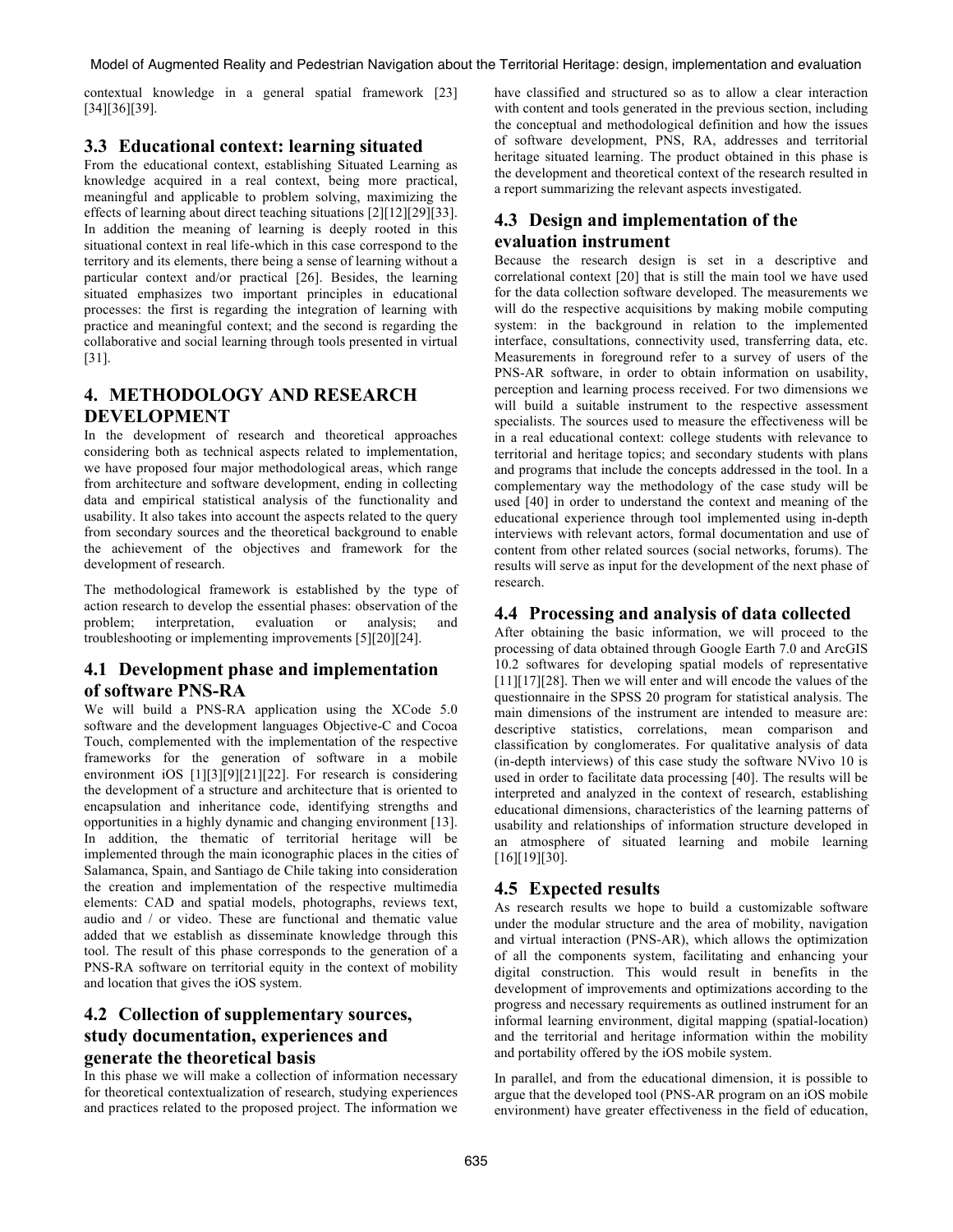#### Second International Conference on Technological Ecosystems for Enhancing Multiculturality – TEEM'14

compared to similar methodologies and usual tools: books, maps and direct instruction. The use of this tool is developed within the context of mobile and situated learning, establishing that it is a suitable method for the acquisition of spatial-heritage knowledge within a framework of portability that mobile devices provide.

#### **5. CONCLUSIONS**

The generation of software PNS-RA with the thematic of territorial heritage is a new training modality in context with Mobile Learning and Learning Situated. This technology allows for greater ease of content delivery and greater efficiency in personalized learning processes.

This research has a strong emphasis in technological aspects and pedagogical elements, allowing develop a continuous improvement of each element involved in the PNS-RA system (heritage content, implementation in iOS, portability, educational process).

Finally the mobile learning and situated learning are educational events that are having a major impact in the development of mobile technologies (3G and 4G lines, cellphones, smartphones and tablets). The personalization of content and process in areas such as the PNS and territorial heritage virtualization allows an improvement in the learning process and the incorporation of cultural identity locally.

#### **6. ACKNOWLEDGEMENTS**

Our thanks to MECESUP UMC0803 Project "Mejoramiento de la docencia y el aprendizaje a través de la incorporación de estrategias metodológicas TIC, con el fin de fortalecer el curriculum en la formación inicial docente en la Universidad Metropolitana de Ciencias de la Educación (FID-UMCE, Chile)".

This research is performed within PhD Program in Education and Knowledge Society of the University of Salamanca Spain, academic institution to which we express our thanks.

#### **7. REFERENCES**

- [1] Allan, A. 2012. Geolocation in IOS. O'Reilly Media, Inc.
- [2] Anderson, J. R., Reder, L. M., & Simon, H. A. 1996. Situated Learning and Education. Educational Researcher, 25(4), 5–11. doi:10.3102/0013189X025004005
- [3] Apple Inc. 2014. Map Kit Framework Reference. Retrieved March 17, 2014, from https://developer.apple.com/library/ios/documentation/MapK it/Reference/MapKit\_Framework\_Reference/\_index.html
- [4] Arvanitis, T. N., Petrou, A., Knight, J. F., Savas, S., Sotiriou, S., Gargalakos, M., & Gialouri, E. 2009. Human Factors and Qualitative Pedagogical Evaluation of a Mobile Augmented Reality System for Science Education Used by Learners with Physical Disabilities. Personal Ubiquitous Comput., 13(3), 243–250. doi:10.1007/s00779-007-0187-7
- [5] Atkins, L., & Wallace, S. 2012. *Qualitative Research in Education*. SAGE.
- [6] Azuma, R., Baillot, Y., Behringer, R., Feiner, S., Julier, S., & MacIntyre, B. 2001. Recent advances in augmented reality. IEEE Computer Graphics and Applications, 21(6), 34–47. doi:10.1109/38.963459
- [7] Azuma, R. T. 1997. A survey of augmented reality. Presence, 6(4), 355–385.
- [8] Barradas Pereira, R. 2011. Pedestrian Navigation Navipedia. Retrieved February 18, 2014, from http://www.navipedia.org/index.php/Pedestrian\_Navigation
- Bennett, G., Fisher, M., & Lees, B. 2010. Objective-C for Absolute Beginners: iPhone, iPad and Mac Programming Made Easy (1 edition.). Apress.
- [10] Chou, T.-L., & ChanLin, L.-J. 2012. Augmented Reality Smartphone Environment Orientation Application: A Case Study of the Fu-Jen University Mobile Campus Touring System. Procedia - Social and Behavioral Sciences, 46, 410– 416. doi:10.1016/j.sbspro.2012.05.132
- [11] Colls, C. S., & Colls, K. 2013. Reconstructing a Painful Past: A Non-Invasive Approach to Reconstructing Lager Norderney in Alderney, the Channel Islands. In E. Ch'ng, V. Gaffney, & H. Chapman (Eds.), Visual Heritage in the Digital Age (pp. 119–146). Springer London. Retrieved from http://link.springer.com/chapter/10.1007/978-1-4471-5535- 5\_7
- [12] Conde, M. Á., Muñoz, C., & García, F. J. 2008. Sistemas de Adaptación de contenidos para dispositivos móviles. En Proc. Actas del congreso de IX Congreso Internacional de Interacción Persona-Ordenador, Albacete (pp. 143–147). Retreived from http://aipo.es/articulos/2/16.pdf
- [13] Cox, B. J., & Novobilski, A. J. 1993. Programacion orientada a objetos/ Object-Oriented Programming: Un Enfoque Evolutivo (2 edition.). Díaz de Santos.
- [14] Creed, C., Sivell, J., & Sear, J. 2013. Multi-Touch Tables for Exploring Heritage Content in Public Spaces. In E. Ch'ng, V. Gaffney, & H. Chapman (Eds.), Visual Heritage in the Digital Age (pp. 67–90). Springer London. Retrieved from http://link.springer.com/chapter/10.1007/978-1-4471-5535- 5\_5
- [15] Doppler, C. 2009. History of Mobile Augmented Reality. History of Mobile Augmented Reality. Retrieved March 6, 2014, from https://www.icg.tugraz.at/~daniel/HistoryOfMobileAR/
- [16] Fotheringham, S., & Rogerson, P. 2007. Handbook of spatial awareness. London: SAGE.
- [17] Galani, A., Mazel, A., Maxwell, D., & Sharpe, K. 2013. Situating Cultural Technologies Outdoors: Empathy in the Design of Mobile Interpretation of Rock Art in Rural Britain. In E. Ch'ng, V. Gaffney, & H. Chapman (Eds.), Visual Heritage in the Digital Age (pp. 183–204). Springer London. Retrieved from http://link.springer.com/chapter/10.1007/978- 1-4471-5535-5\_10
- [18] Gartner, G. 2004. Location-based mobile pedestrian navigation services–the role of multimedia cartography. ICA UPIMap, Tokyo-Japan.
- [19] González, A.-B., Rodríguez, M.-J., Olmos, S., Borham, M., & García, F. 2013. Experimental evaluation of the impact of b-learning methodologies on engineering students in Spain. Computers in Human Behavior, 29, 370–377. doi:doi:10.1016/j.chb.2012.02.003
- [20] Hernández, R., Fernández, C., & Baptista, P. 2010. Metodología de la investigación (5ta ed.). México: McGraw Hill.
- [21] Hillegass, A. 2011. Objective-C programming: the Big Nerd Ranch guide. Atlanta, GA: Big Nerd Ranch.